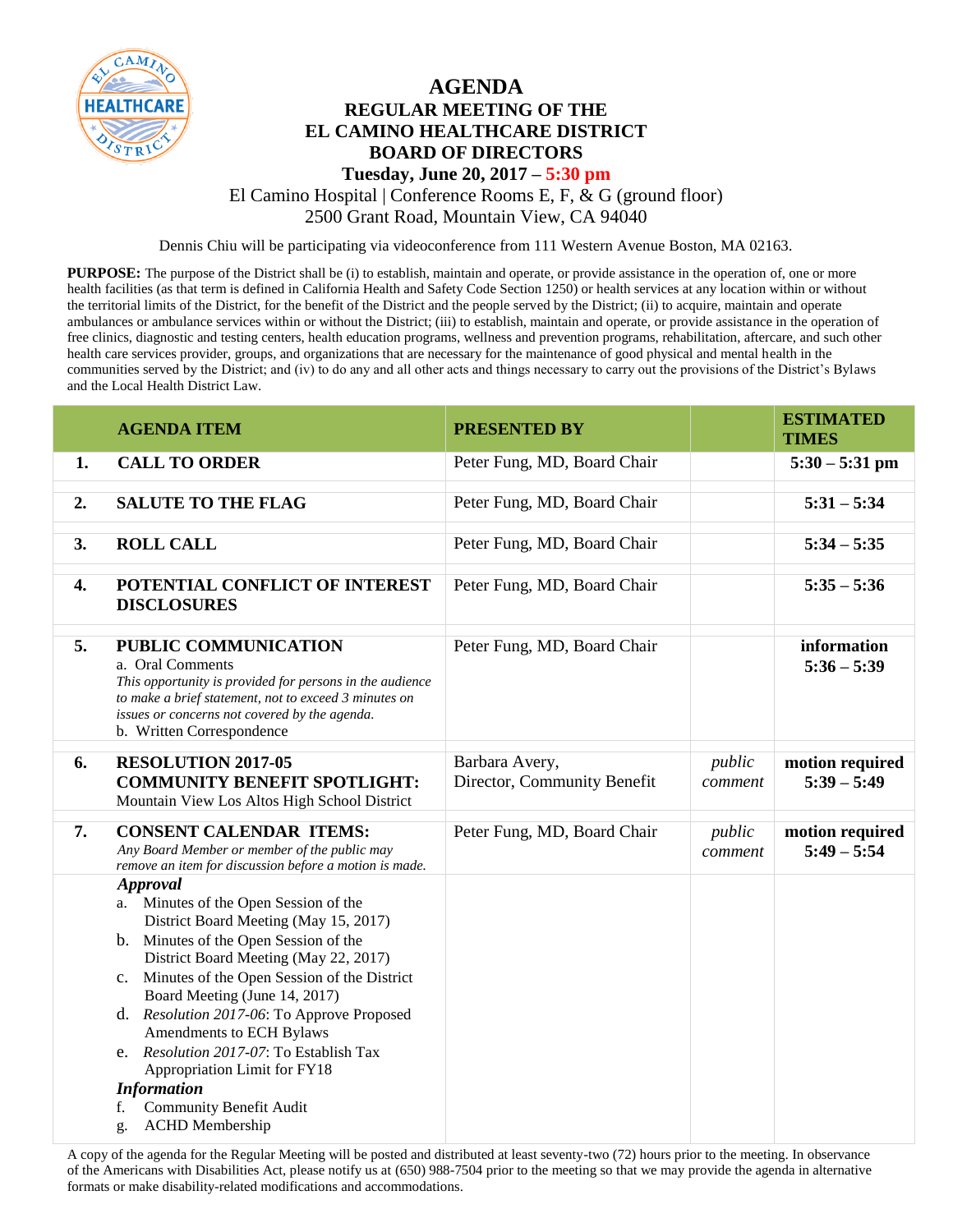|     | <b>AGENDA ITEM</b>                                                                                                                                                                                                                                                                                                                                    | <b>PRESENTED BY</b>                           |                   | <b>ESTIMATED</b><br><b>TIMES</b>       |
|-----|-------------------------------------------------------------------------------------------------------------------------------------------------------------------------------------------------------------------------------------------------------------------------------------------------------------------------------------------------------|-----------------------------------------------|-------------------|----------------------------------------|
| 8.  | <b>FINANCIAL REPORT</b><br>ECHD FY17 Period 10 Financials<br>a.<br>b. FY18 El Camino Hospital Capital &<br><b>Operating Budget</b><br>c. ECHD FY18 Stand Alone and Consolidated<br><b>Budget</b>                                                                                                                                                      | Iftikhar Hussain, CFO                         | public<br>comment | motion(s)<br>required<br>$5:54 - 6:14$ |
| 9.  | <b>FY18 COMMUNITY BENEFIT PLAN</b>                                                                                                                                                                                                                                                                                                                    | Barbara Avery,<br>Director, Community Benefit | public<br>comment | motion required<br>$6:14 - 6:29$       |
| 10. | <b>RESOLUTION 2017-08</b><br><b>District Board Vacancy</b>                                                                                                                                                                                                                                                                                            | Peter Fung, MD, Board Chair                   | public<br>comment | possible motion<br>$6:29 - 6:49$       |
| 11. | <b>SELECTION OF ADDITIONAL EL</b><br><b>CAMINO HOSPITAL BOARD</b><br><b>MEMBERS: IMPLEMENTATION AND</b><br><b>COMMUNICATION PLAN</b><br>Implementation and Communication Plan<br>a.<br>b. Election of El Camino Hospital Board<br>Member                                                                                                              | Peter Fung, MD, Board Chair                   |                   | possible<br>motion(s)<br>$6:49 - 7:19$ |
| 12. | <b>APPOINTMENT OF ECH BOARD</b><br><b>MEMBER ELECTION AD HOC</b><br><b>COMMITTEE CHAIR</b>                                                                                                                                                                                                                                                            | Peter Fung, MD, Board Chair                   |                   | information<br>$7:19 - 7:20$           |
| 13. | <b>RESOLUTION 2017-09</b><br>Appointment of El Camino Hospital Board<br>Member Election Ad Hoc Committee Member and<br>Advisor                                                                                                                                                                                                                        | Peter Fung, MD, Board Chair                   |                   | possible motion<br>$7:20 - 7:25$       |
| 14. | <b>BIENNIAL BOARD OFFICER</b><br><b>ELECTION</b>                                                                                                                                                                                                                                                                                                      | Peter Fung, MD, Board Chair                   |                   | motion(s)<br>required<br>$7:25 - 7:35$ |
| 15. | <b>ADJOURN TO CLOSED SESSION</b>                                                                                                                                                                                                                                                                                                                      | Peter Fung, MD, Board Chair                   |                   | motion required<br>$7:35 - 7:36$       |
| 16. | POTENTIAL CONFLICT OF INTEREST<br><b>DISCLOSURES</b>                                                                                                                                                                                                                                                                                                  | Peter Fung, MD, Board Chair                   |                   | $7:36 - 7:37$                          |
| 17. | <b>CONSENT CALENDAR</b><br>Any Board Member may remove an item for<br>discussion before a motion is made.<br>Gov't Code Section 54957.2.<br><b>Approval</b><br>Minutes of the Closed Session of the<br>a.<br>District Board Meeting (May 15, 2017)<br>Minutes of the Closed Session of the<br>$\mathbf{b}$ .<br>District Board Meeting (May 22, 2017) | Peter Fung, MD, Board Chair                   |                   | motion required<br>$7:37 - 7:38$       |
| 18. | Report involving Gov't Code Section 54957<br>for discussion and report on personnel<br>performance matters:<br><b>Executive Session</b>                                                                                                                                                                                                               | Peter Fung, MD, Board Chair                   |                   | discussion<br>$7:38 - 7:43$            |
| 19. | <b>ADJOURN TO OPEN SESSION</b>                                                                                                                                                                                                                                                                                                                        | Peter Fung, MD, Board Chair                   |                   | motion required<br>$7:43 - 7:44$       |
|     |                                                                                                                                                                                                                                                                                                                                                       |                                               |                   |                                        |